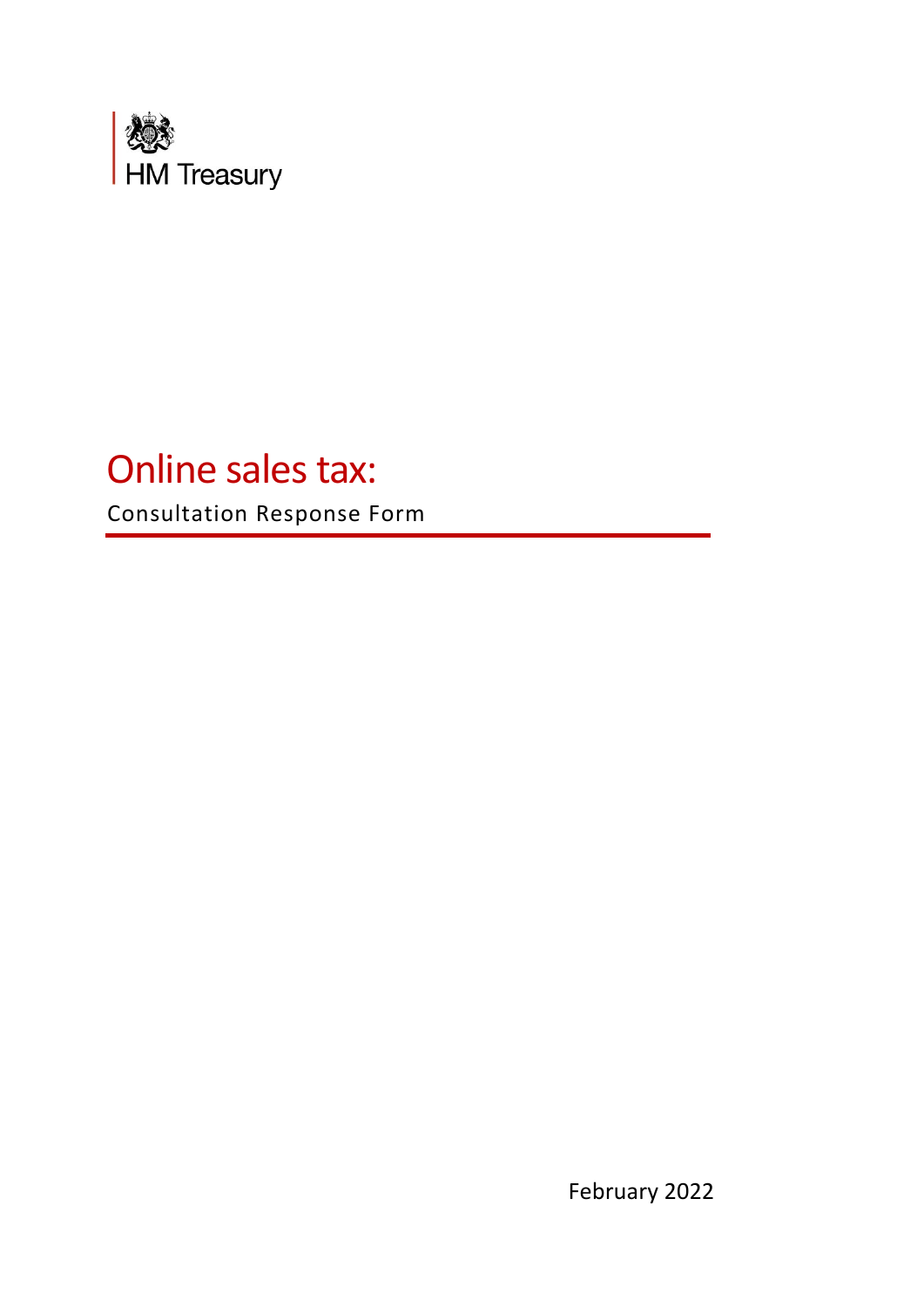#### **About you<sup>1</sup>**

**Your name**

**Efa Gough**

#### **Your email address**

**Efa.gough@cityoflondon.gov.uk**

**Please provide the name of the organisation/business you represent (if applicable) Central London Forward**

#### **Which of the options below describe the nature of the organisation/business you represent?**

| $\Box$ Business representative organisation/trade body |                                      |
|--------------------------------------------------------|--------------------------------------|
| $\Box$ Delivery Services                               | $\Box$ Community group               |
| $\Box$ Professional Services                           | $\Box$ Non-governmental organisation |
| $\Box$ Online marketplace                              | $\Box$ Charity or social enterprise  |
| $\Box$ Offline Retailer                                | $\Box$ Consultancy                   |
| $\Box$ Omnichannel Retailer                            | $\Box$ Academic or research          |
| $\Box$ Online Retailer                                 | $\Box$ Individual                    |
| $\Box$ Think Tank                                      | $\sqcap$ Other                       |
| $\boxtimes$ Local government                           |                                      |
| If you answered 'Other' above, please provide details  |                                      |
|                                                        |                                      |

<sup>&</sup>lt;sup>1</sup> More information on how HM Treasury will use your personal data for the purposes of this consultation is available in Annex B of the online sales tax consultation document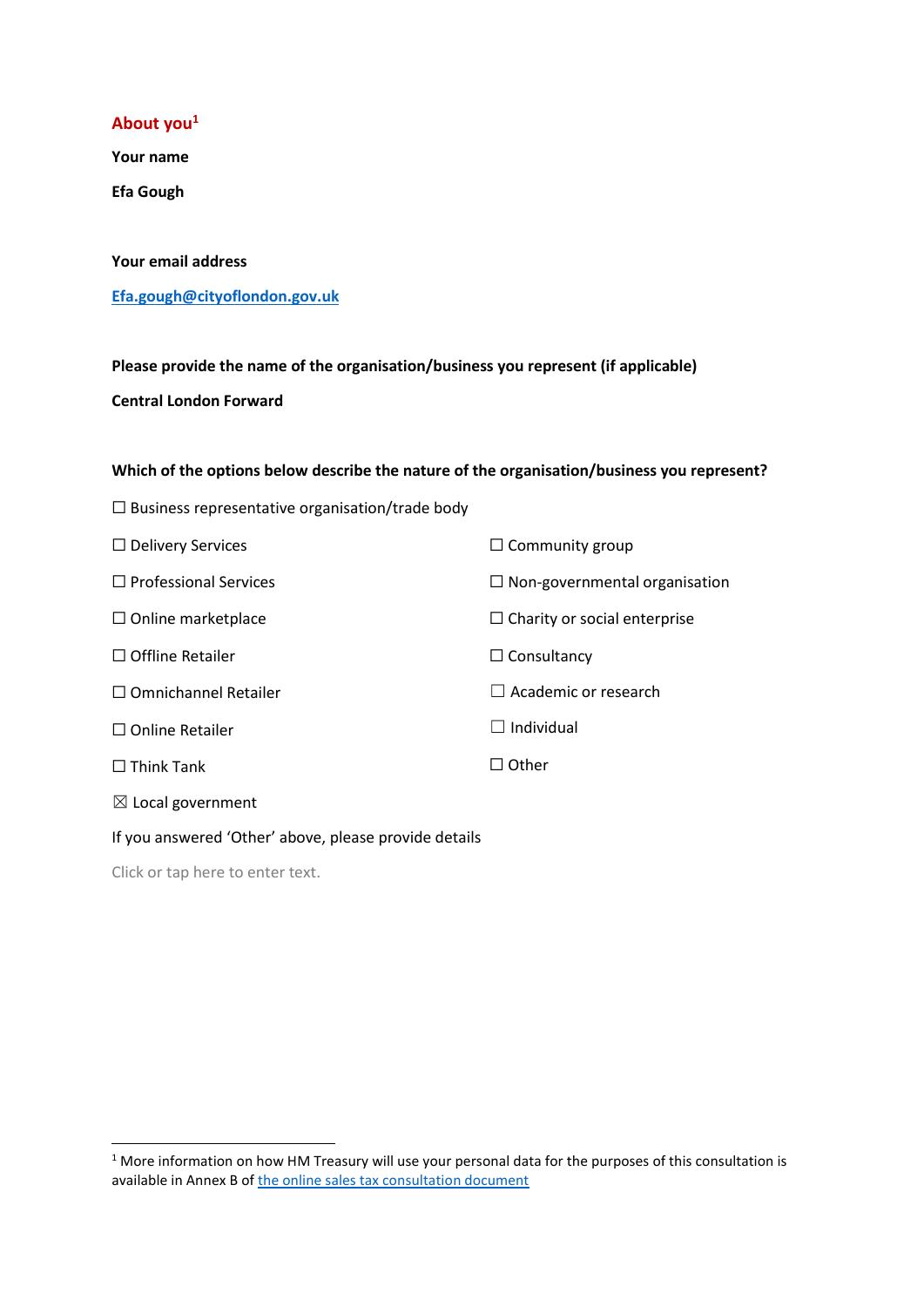#### **If you are in business, where is your business established?**

☒ England

- ☐ Scotland
- ☐ Northern Ireland
- ☐ Wales
- □ Other please state: Click or tap here to enter text.

#### **If you are a retailer, how many staff does your business employ across the UK?**

 $\Box$  0

 $\square$  1 - 10

 $\Box$  10 - 49

 $\square$  50 - 249

☐ More than 249

☐Prefer not to say

## **Please provide any further information about your organisation or business activities that you think might help us put your answers in context (e.g. number of stores/warehouses your business operates, which UK regions your business trades in etc.).**

Central London Forward (CLF) is a partnership of the 12 central London local authorities. We cover Camden, City of London, Hackney, Haringey Islington, Kensington and Chelsea, Lambeth, Lewisham, Southwark, Tower Hamlets, Wandsworth and Westminster.

We work together with our member authorities and with other stakeholders to support inclusive and sustainable growth in central London; so that our economy thrives, and our residents benefit from the opportunities this creates. CLF supports coordination and collaboration across the subregion, we conduct research and help shape policy development, and we manage large-scale employment and skills programmes in central London.

The CLF area collects 23% of the national business rates revenue (£5bn) which compares to 4% that Liverpool, Manchester and Birmingham collect combined (£832,000) (DLUHC, 2022). As an area which collects such a high proportion of the country's rates, central London will be most affected by national policy changes and should play an active role in shaping policy which affects business rates.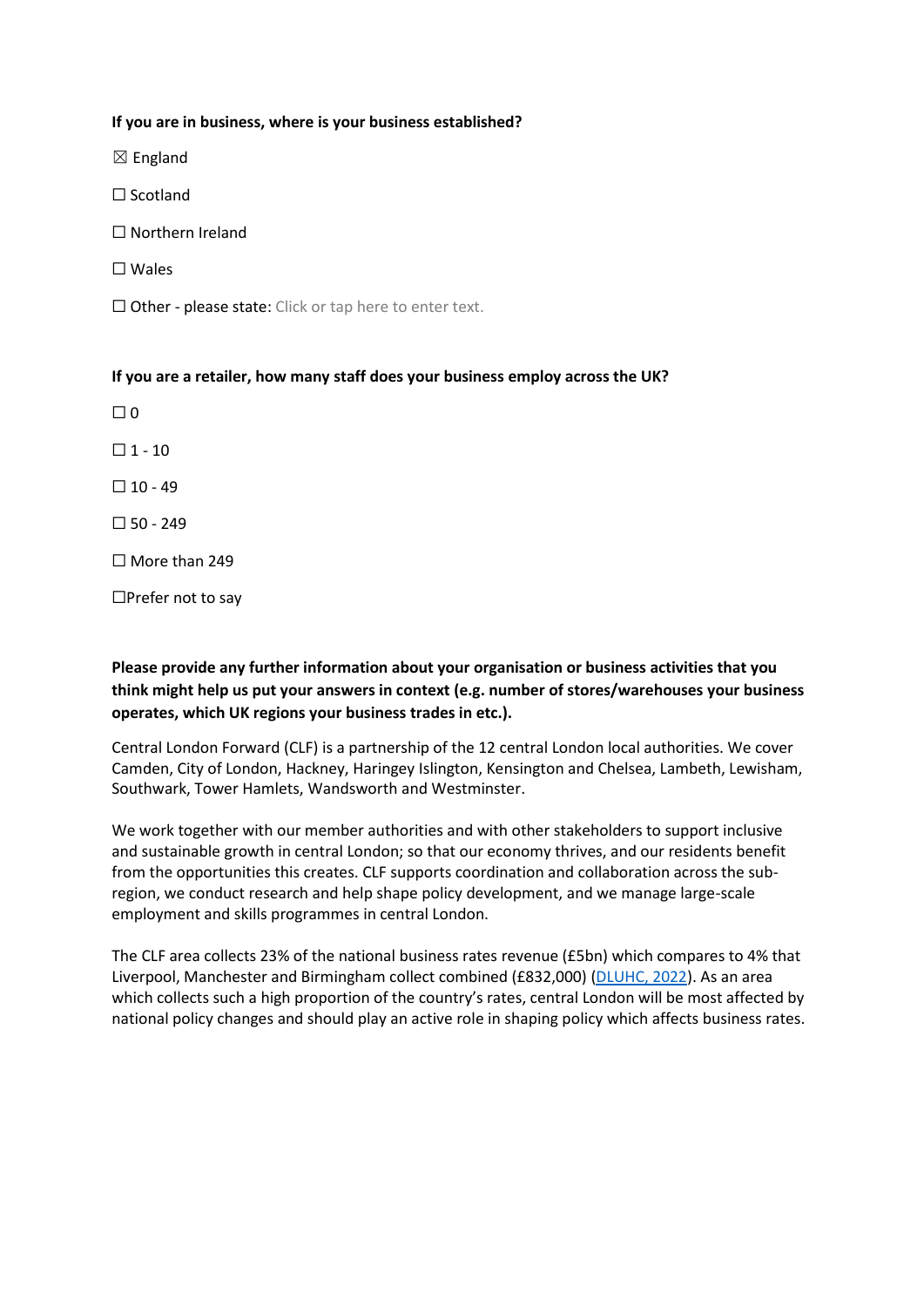# **Chapter 2: Scope**

#### **Question 1. Would you favour a tax for all 'remote' sales or just a subset of 'online' sales?**

☐ 'Remote' Sales

☒ 'Online' Sales

☐ Other

Please explain your answer:

Central London local authorities are supportive of a tax which focuses on online sales. As the Online Sales Tax (OST) has been marketed by government to rebalance the tax burden between retailers which operate in person and retailers which operate online, the scope of the tax should be limited to online sales. A wider tax risks making the purpose of the tax less distinct and could create an additional tax burden on in-person retailers.

## **Question 2. How should taxable sales be defined and what would the practical implications be?**

A definition accepted by CLF local authorities would be business to consumer sales which meet the following criteria:

- A good which is sold via a transaction which takes place entirely online, selling to UK consumers, by a vendor.
- The good(s) are sold to the final consumer, comparable to a sales tax, as opposed to a VAT which is collected by sellers in each stage of the supply chain.

# **Question 3. Are there transactions that would be particularly difficult to classify as either online or remote? What are these, and how should these be addressed?**

There are several transactions which would be difficult to classify as online sales, particularly where there is a varying degree of in-person involvement within the transaction. This includes but is not limited to:

- Online hospitality bookings and reservations e.g. hotels, Airbnb, hostels
- Online bookings for experiences e.g. theme park tickets
- Online payments for in-person hire services e.g. vehicle hire
- Online payment for food and drink takeaways with in-person collection
- Online payment for in-person services e.g. salon bookings

CLF recommends that these types of transactions be exempted from an OST – transactions which involve people visiting the store/pick up location. These transactions mean increased footfall at and around the business which we would like not to be discouraged by introduction of an OST. To keep to the aim of rebalancing the tax burden between online and in person retailers it would not make sense to apply the OST to these transactions.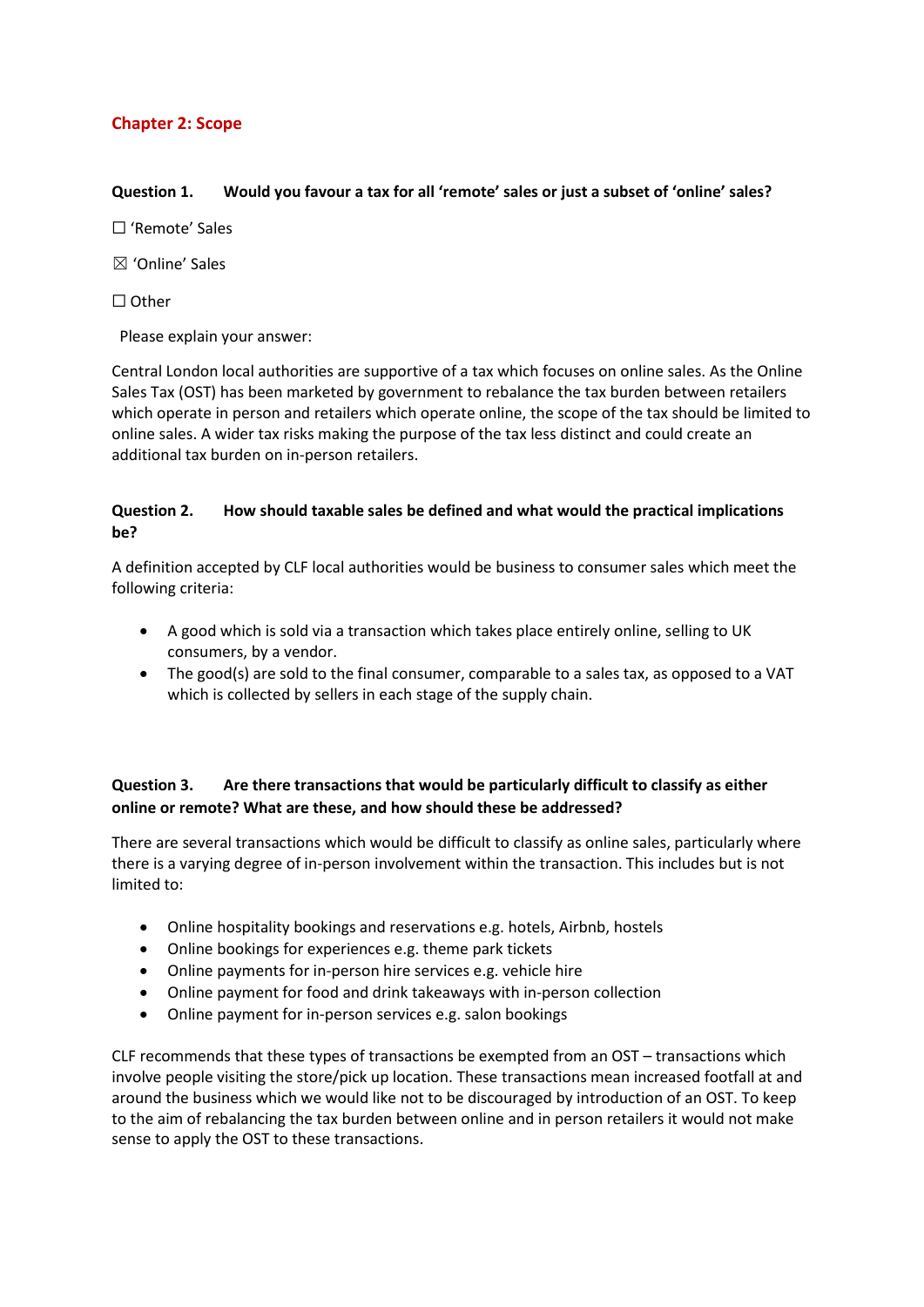Inclusion of such transactions risks adding unnecessary complexity to the tax, and diverts the OST away from being a tax levied on online sales only.

#### **Question 4. Should click and collect be exempted? If so, how?**

☒ Yes

 $\Box$  No

☐ Don't know

Please explain your answer:

Any sale which includes in person collection from a retailer should be exempted from the OST. Collection of orders by consumers in store continues to generate footfall in central London shops, and we do not want this discouraged by implementation of an OST.

## **Question 5. Should an OST be applied to all goods? Are any exemptions necessary? If so, what are these and why?**

 $\Box$  Yes, OST should be applied to all goods

 $\Box$  No, some goods should be exempted (please explain which below)

☒ Don't know

Please explain your answer:

An OST should be linked to rebalancing business rates and to lowering the burden of tax on inperson retailers. As business rates are paid by businesses regardless of the goods being sold, an OST could similarly be designed to include all goods.

However, if all goods are included this may negatively impact certain groups when shopping online for certain goods which would have been excluded from other taxes such as VAT e.g. medication. We would expect a full equality impact assessment to be undertaken prior to an OST being established.

#### **Question 6. How would a goods-only approach apply to takeaway food?**

- $\boxtimes$  OST should include takeaway food
- $\Box$  OST should NOT include takeaway food

☐ Don't know

Please explain your answer:

The scope of an OST should exclude involvement of in-person interaction, so any payment for a takeaway to be collected in person should be excluded as this forms part of a wider 'click and collect' transaction.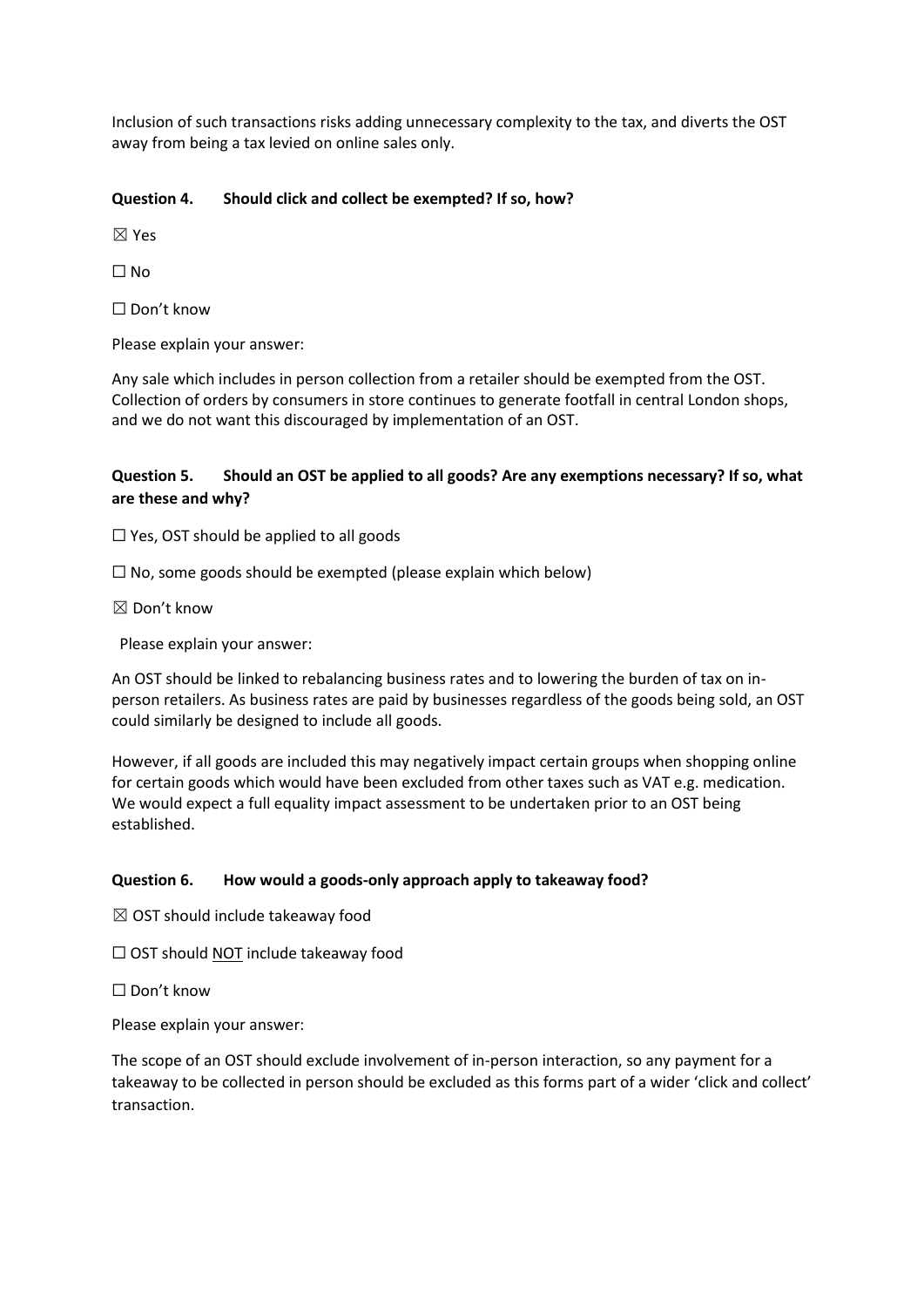## **Question 7. Do you think that digital products should be included in an OST? How should a "digital product" be defined?**

☒ Yes

 $\Box$  No

☐ Don't know

Please explain your answer:

CLF is supportive in principle of including digital products within the scope of an OST to increase the tax yield and thereby increase the potential business rates relief for the retail sector.

In considering which digital products should be included, to create equity between in person retail and online retail, an OST could be limited to digital products which are comparable to those sold in person e.g. eBooks, and computer software.

However, as explained in the consultation document, increasing the number of products that are excluded from an OST will lead to increased exemptions which creates added complexity to the tax.

## **Question 8. How can the risk of value shifting from goods to services be reduced, for an OST that has services out of scope?**

Click or tap here to enter text.

# **Question 9. Are there other ways you could foresee OST being avoided? How could this be defended against?**

Click or tap here to enter text.

# **Question 10. Do you think some or all categories of services listed above (including any digital services) should be included in the scope of an OST? Would you add any additional services?**

☐ Yes, all

 $\Box$  Yes, some (please explain which below)

☐ No, none

 $\boxtimes$  Don't know

Please explain your answer:

CLF members do not have a shared view on this. Inclusion of services within the scope of an OST would increase the revenue collected and therefore fund a higher relief for the retail sector. However, if services are to be included in the scope of an OST, this should be limited to exclude involvement of in-person interaction within the transaction. Like with click and collect, any transactions that would require in person contact should be excluded, as this generated footfall for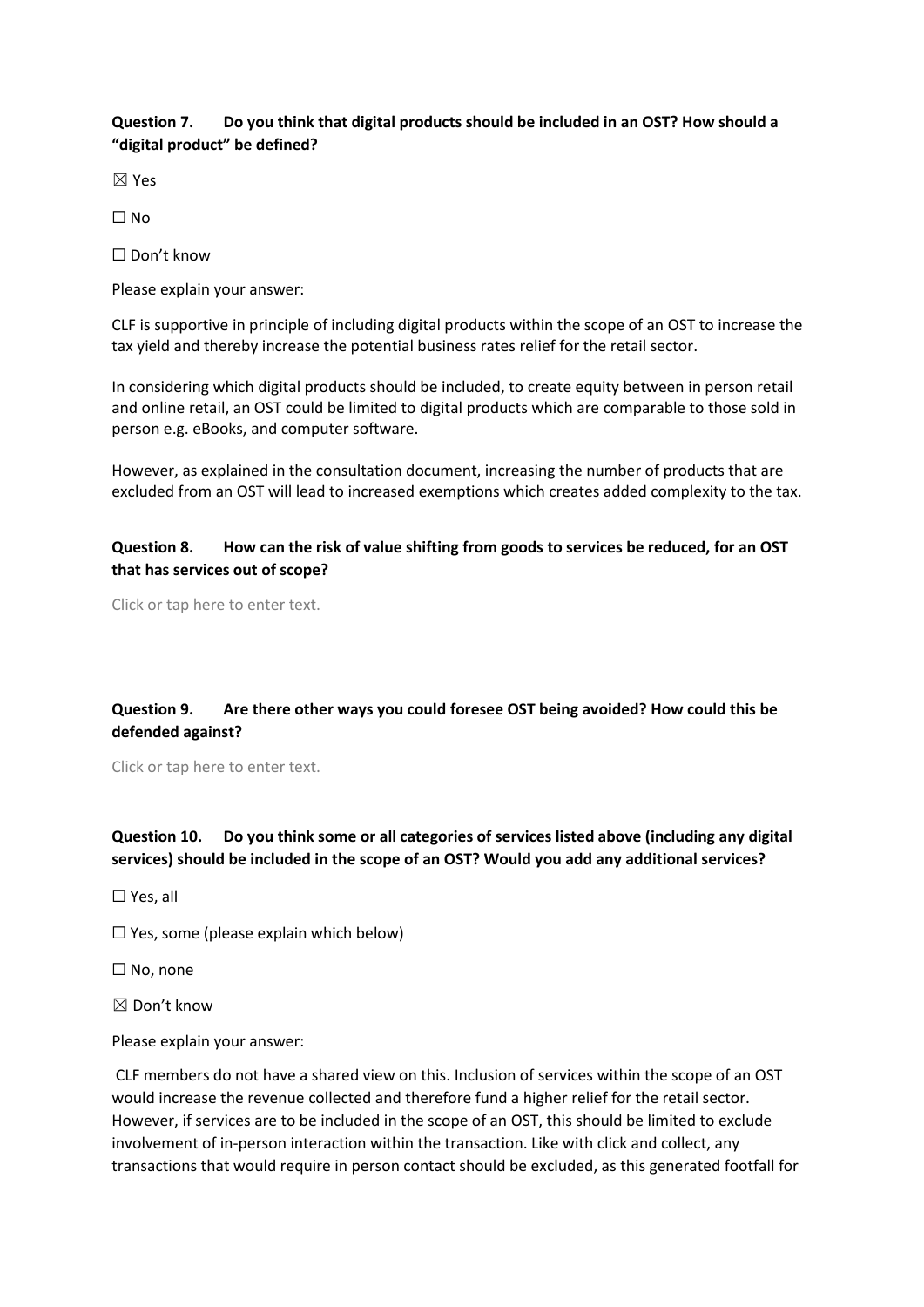high streets and town centres. Inclusion of in-person interactions within an online transaction would be part of a wider click and collect transaction which should be excluded.

# **Question 11. To what extent do businesses currently distinguish between their sales of goods and services in business systems? On what basis do they currently make this distinction?**

Click or tap here to enter text.

#### **Question 12. Do you agree that an OST should be designed to exclude B2B sales?**

☒ Yes

☐ No

☐ Don't know

Please explain your answer:

 In line with the distinction between a sales tax and VAT, business-to-business (B2B) online sales should be made exempt. The scope of an OST should be limited to transactions between a business and consumer. The tax should stay focused on rebalancing the tax burden between online retailers and retailers which operate in person, particularly high street retailers. High street retailers predominantly sell to consumers, whereas business to business sales are usually conducted at wholesale level which is not typically available to consumers, and which are often based outside of high streets and town centres. It may also be difficult to define a B2B sale, to include for example sole traders or individual sellers on marketplaces such as eBay. Inclusion of B2B sales may create unnecessary complexity to the tax and lead to competitive distortion through multiple layers of taxation in distribution and supply chains. This could lead to significantly increased prices between B2B sales which vary across different suppliers depending on the scale and complexity of the supply chain. As there is a likelihood of pass-through to consumers, this would create economic distortion.

# **Question 13. Do you agree that an approach of removing all B2B transactions from scope would be preferable to applying the tax according to the individual transactions (e.g. according to the use of the item sold)?**

☒ Yes

☐ No

☐ Don't know

Please explain your answer:

 B2B sales should be excluded entirely from the scope of an OST. Applying an OST based on individual transactions between businesses would create unnecessary complexity to the tax, inequity and potentially competitive distortion within the market. This may also lead to avoidance by businesses.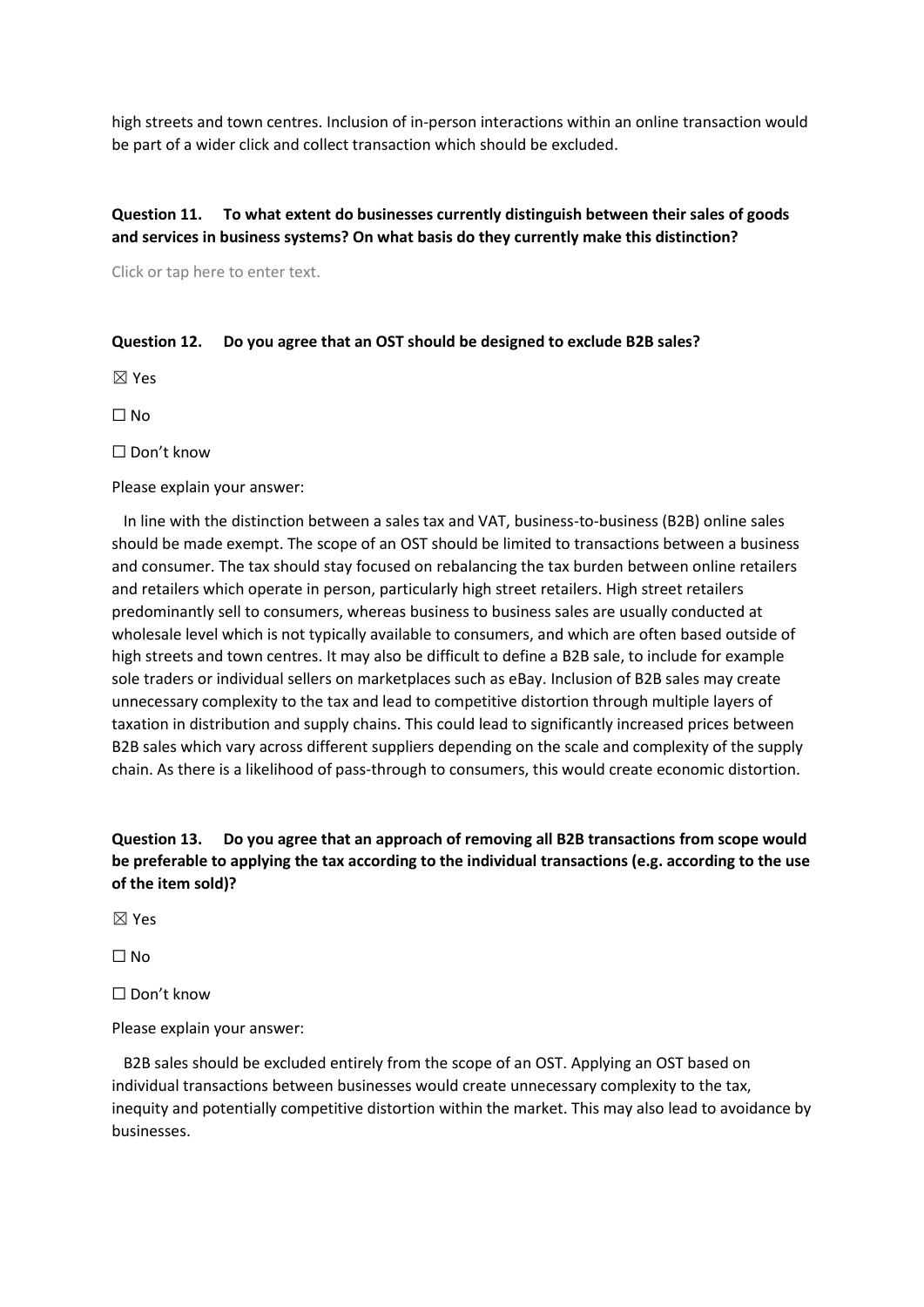## **Question 14. What is your preference from the above or any alternative approaches to exclude B2B sales from an OST while limiting administrative burdens on business?**

Click or tap here to enter text.

#### **Question 15. How do you think a business should be defined for the purposes of an OST?**

As the OST has been designed to rebalance business rates between physical and online retailers, the OST should only apply to retailers which have an online presence. For the purposes of an OST a business should use the definition of a vendor. It must be a business that sells goods or services.

## **Question 16. Are there other types of entities or transaction types which should be out of scope of an OST e.g. online sales by charities, public bodies or consumer to consumer transactions?**

Online sales by charities and public sales should be exempted. The OST should apply to for-profit businesses only. Consumer to consumer transactions should be exempted from an OST as this tax is aimed at businesses operating online. Including consumer to consumer transactions adds complexity and distortion to the tax and its overall aims.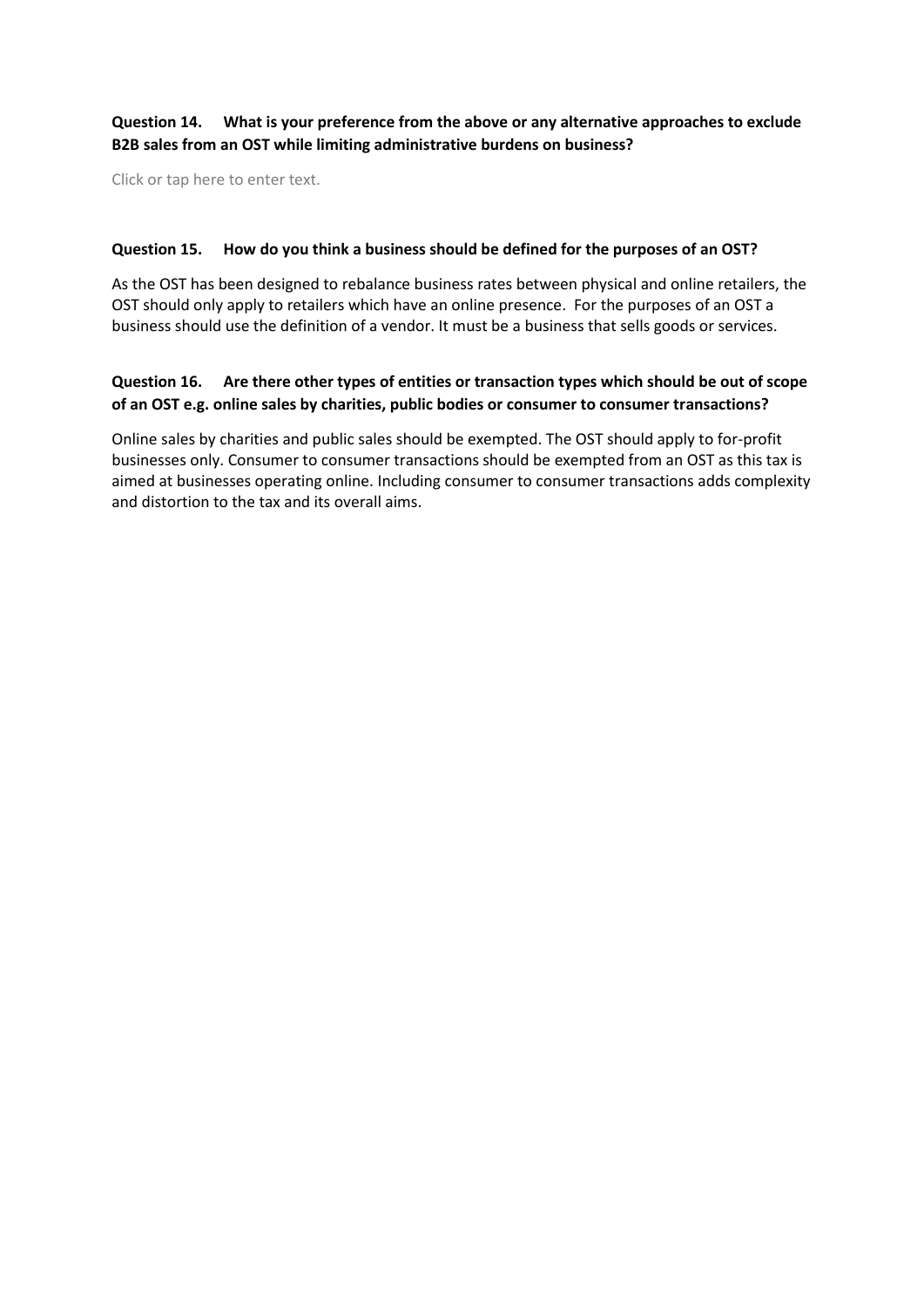# **Chapter 3: Design**

#### **Question 17. Do you agree that an OST would be levied on vendors?**

☒ Yes

☐ No

☐ Don't know

Please explain your answer:

As the OST has been designed to rebalance the tax burden between physical and online retailers, the OST should be levied on vendors which have an online presence.

# **Question 18. How should different intermediaries that sell online on behalf of other businesses be treated with respect to an OST i.e. online marketplaces, franchises, auctioneers, agents and commissionaires?**

CLF members do not have a shared view on this. To align to business rates, the OST could be applied to the vendor only. However, if the OST is applied to intermediaries, government would need to carefully consider how this aligns with the Digital Services Tax (DST). The DST is currently levied on marketplaces, search engines, social media services and online marketplaces which derive value from UK users, adding a 2% levy on VAT-exclusive revenues derived from UK users. DST is applied to sales from third-party vendors in marketplaces, but not on sales from direct web-based selling. Implementation of the OST would need to avoid double taxation for these businesses.

# **Question 19. Are there situations in which it is not possible to distinguish the vendor from the intermediary, or in which the intermediary plays a crucial role in the sale? How should these be treated?**

Click or tap here to enter text.

**Question 20. Are there circumstances in which it would be appropriate for an intermediary to be liable for an OST, rather than the underlying seller? What are these?**

☐ Yes

☐ No

 $\boxtimes$  Don't know

Please explain your answer: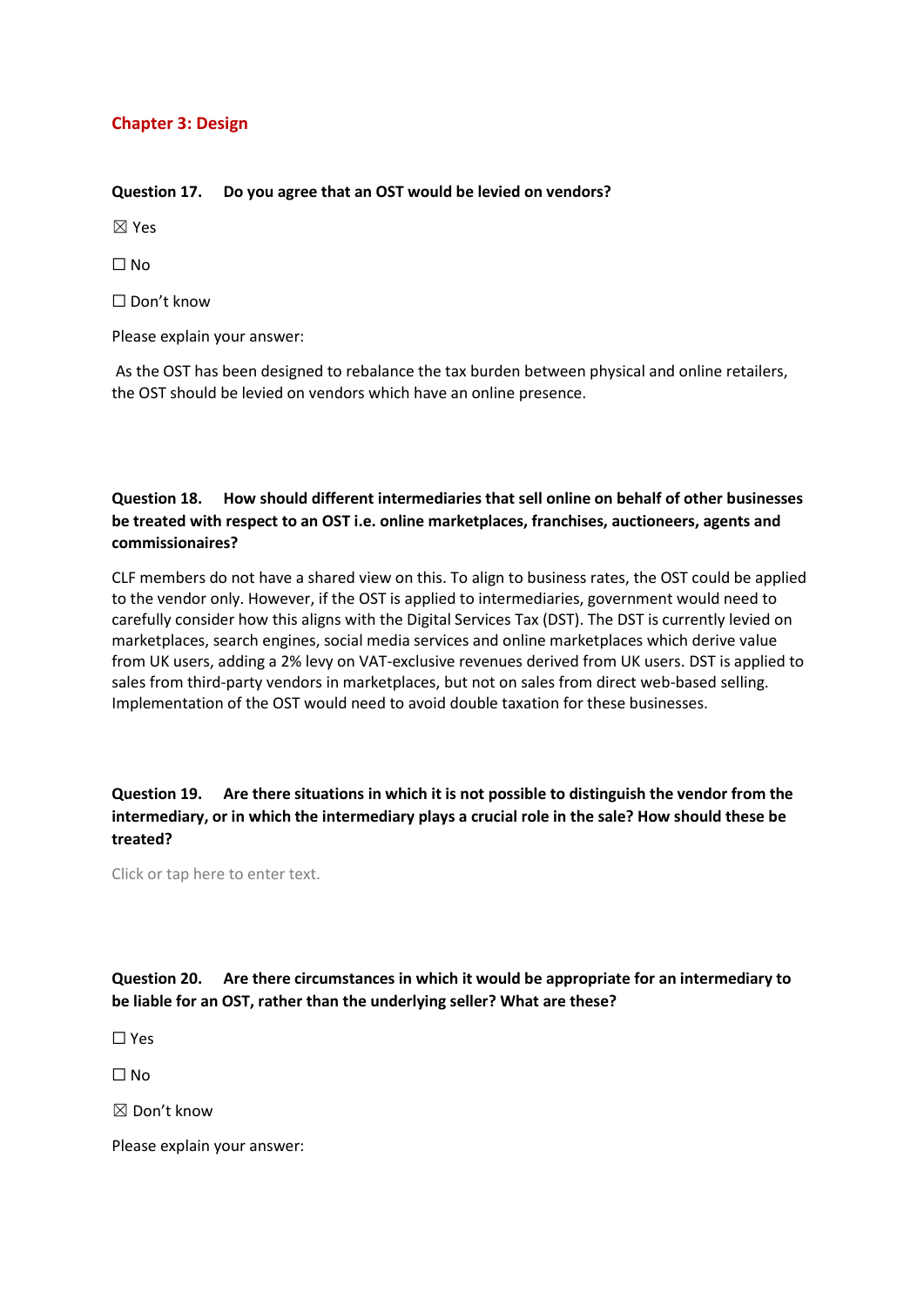An OST could apply to an intermediary where they are also an online retailer in their own right e.g. Amazon marketplace.

#### **Question 21. How would an OST define UK customers?**

CLF local authorities support the definition provided within the consultation document from the Consumer Rights Act 2015, *"an individual acting for the purpose that are wholly or mainly outside that individual's trade, business, craft or profession".*

#### **Question 22. Should UK-based intermediaries play a role in identifying taxable transactions or be made liable in some cases?**

☐ Yes

☐ No

☒ Don't know

Please explain your answer:

Click or tap here to enter text.

# **Question 23. Would either a revenue or a flat fee approach have a greater distortive impact on consumer behaviour? What are the scope and design considerations that would lead to distortion caused by both models?**

A flat fee approach to calculating the amount of OST due is more likely to have a greater distortive impact on consumer behaviour. As the flat fee is to be applied per transaction or delivery, this may lead to changes in approaches to orders, or offsetting the cost of the flat fee through higher delivery costs or other hidden fees. The likelihood of pass through of the tax burden to consumers through higher prices is also more likely.

# **Question 24. Would either approach be particularly preferable? If so, why? Are there any preferences around scope (i.e. different exclusions or exemptions) which would make one of the approaches more preferable?**

 $\boxtimes$  A revenue tax would be a preferable approach

 $\Box$  A flat fee would be a preferable approach

☐ Don't know

Please explain your answer:

CLF recommends a revenue-based approach to calculating the amount of OST payable. CLF supports the argument set out in the consultation document that this is a more proportionate method for calculating the amount due. This approach will be more equitable, with the higher tax liability sitting with businesses which have the highest turnover, providing protections for small businesses. A revenue-based approach is likely to be less distortive than a flat fee approach, with the tax rate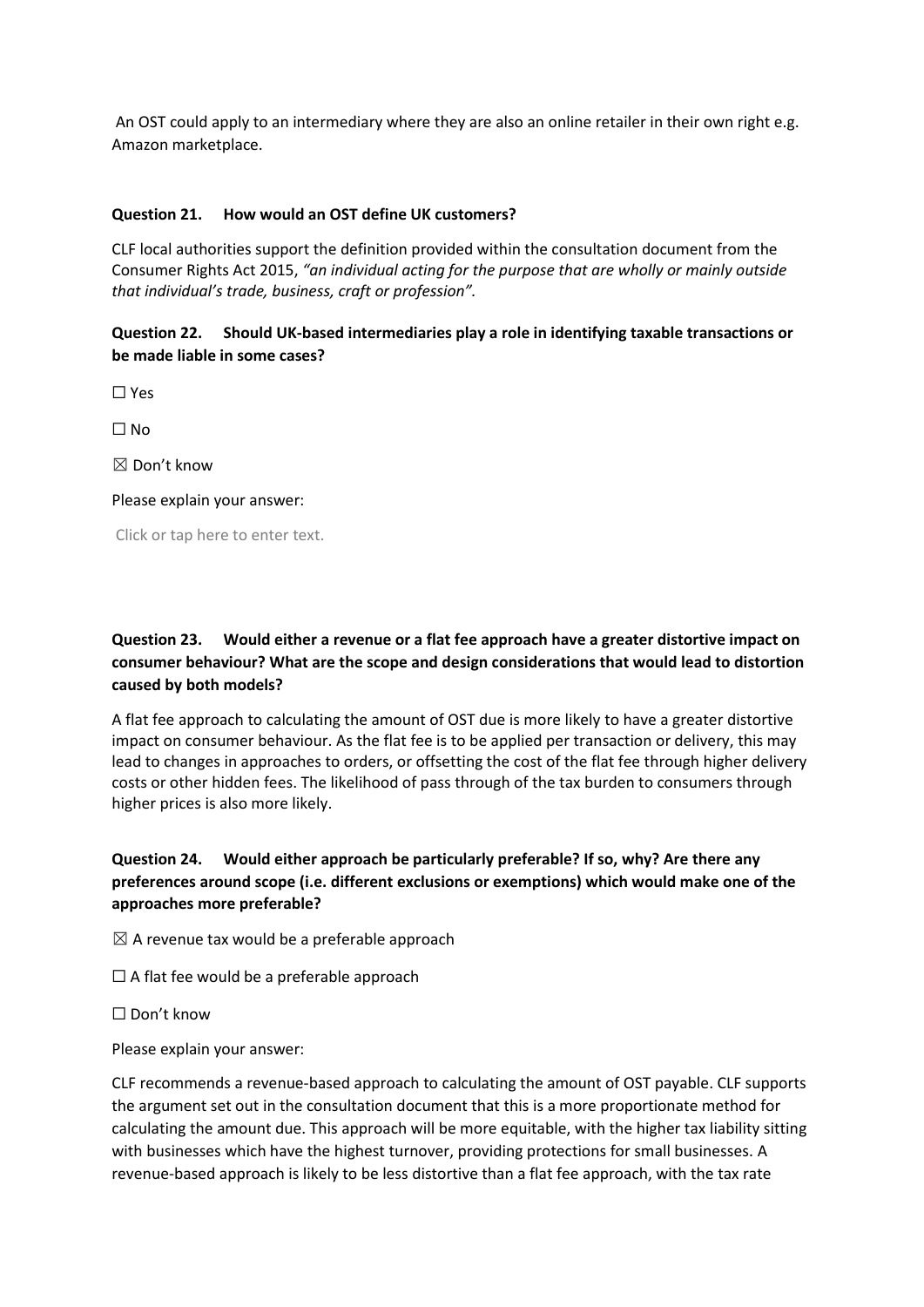relative to the value of the purchase. It is also less likely to create economic distortion and changes to consumer behaviour. A revenue-based OST will also be more progressive than a flat-fee approach.

## **Question 25. Do you have experience to share of overseas' taxes on online sales using either model, or similar approaches not covered above?**

Click or tap here to enter text.

## **Question 26. What factors should be taken into consideration in setting an allowance? How would this differ for revenue and flat-fee models of an OST?**

London is home to approximately 1.4 million SMEs (Statista, 2021), some of which could be negatively impacted by the introduction of an OST, inhibiting the ability to continue trading and operating online if they were liable to pay an OST. SME's already face significant cost burdens and high operating costs. They should be appropriately protected from an additional tax, to protect business growth and productivity of small businesses within the capital.

CLF supports implementing protections for small businesses. In the same way there are protections for small businesses in the business rates system, protections should be explored for small businesses which are liable to pay an OST.

In doing so, consideration must be given to the complexity of any exemptions introduced and the impact this will have on the overall revenue from an OST and the relief this will fund for business rates.

# **Question 27. What would be a reasonable OST threshold and allowance to set in order to protect small businesses while also making sure the OST generates sufficient tax revenues?**

Inclusion of an allowance would help protect small businesses from cliff edges presented by a threshold. We encourage HMT and DLUHC to consult with local government and business representative groups to explore what protections should be put in place for small businesses to decrease the tax burden whilst still allowing for sufficient generation of revenue from an OST to fund business rates reductions for the retail sector.

## **Question 28. Do you agree that an OST threshold or allowance should apply once to all businesses under common control?**

☐ Yes

☐ No

 $\boxtimes$  Don't know

#### Please explain your answer: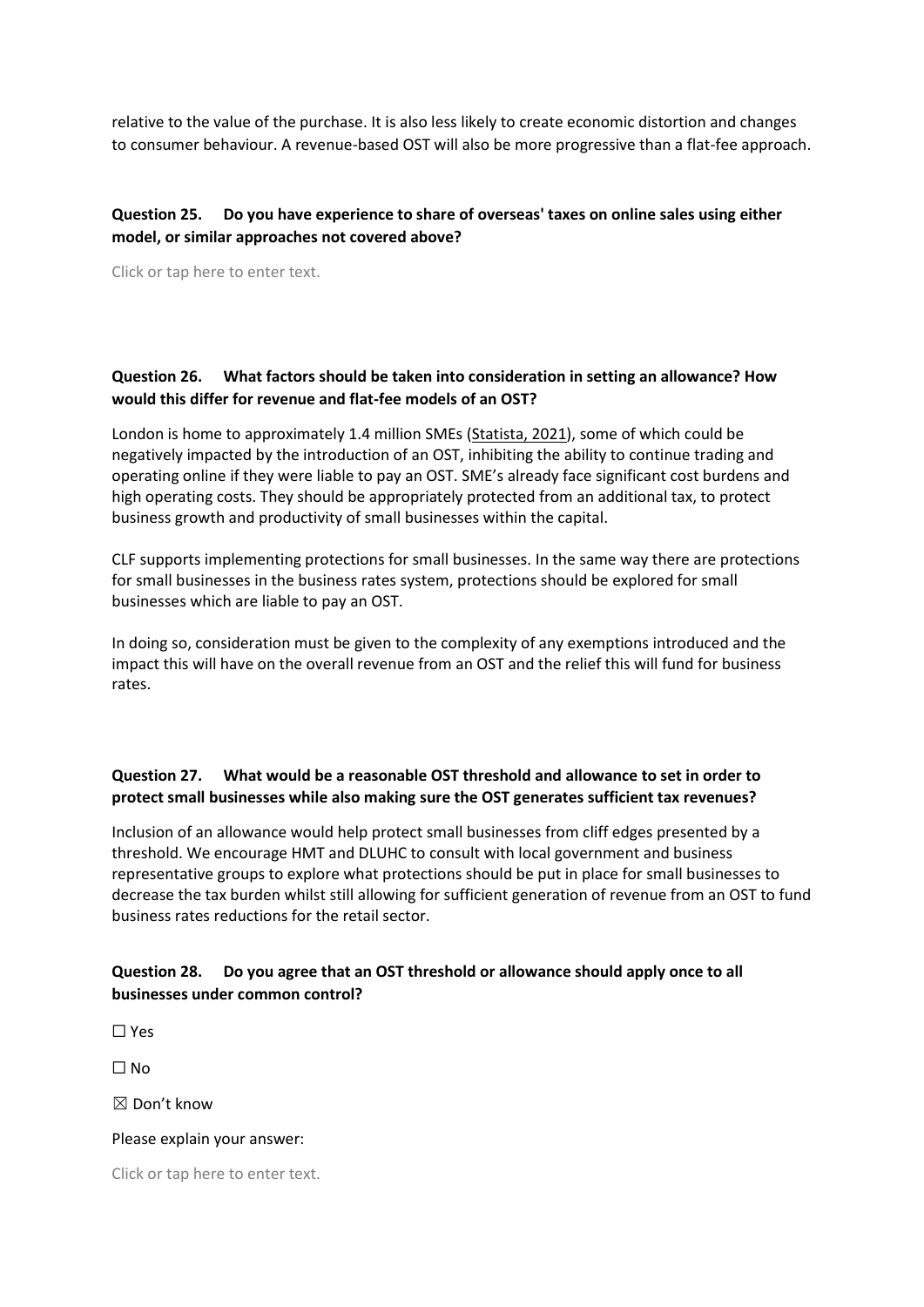**Question 29. Do you agree the threshold or allowance would apply to individual businesses when they operate franchises or sell through online marketplaces?**

☐ Yes

 $\Box$  No

 $\boxtimes$  Don't know

Please explain your answer:

Click or tap here to enter text.

**Question 30. Do you consider there to be strong arguments either for or against quarterly or annual reporting? If this hinges on any of the design options laid out in this consultation, please specify which options and why.**

 $\Box$  Preference for annual reporting

 $\Box$  Preference for quarterly reporting

 $\Box$  Other – please specify

☒ Don't know

Please explain your answer:

The cost burden and administrative burden of operating a business in central London is high, particularly for SMEs. In considering reporting duties and the frequency of reporting, the administrative and resource burden this places on businesses must be considered.

Government must ensure that any reporting duties and administrative requirements placed on businesses in implementing an OST are necessary and unavoidable. Government should continue to engage with business representative groups on the appropriate frequency of reporting.

**Question 31. Can you provide insight into the overall burden to administer all systems and processes required to support an OST? Do systems currently allow you to identify the features listed above; if so, please provide further details on how this distinction can be made.**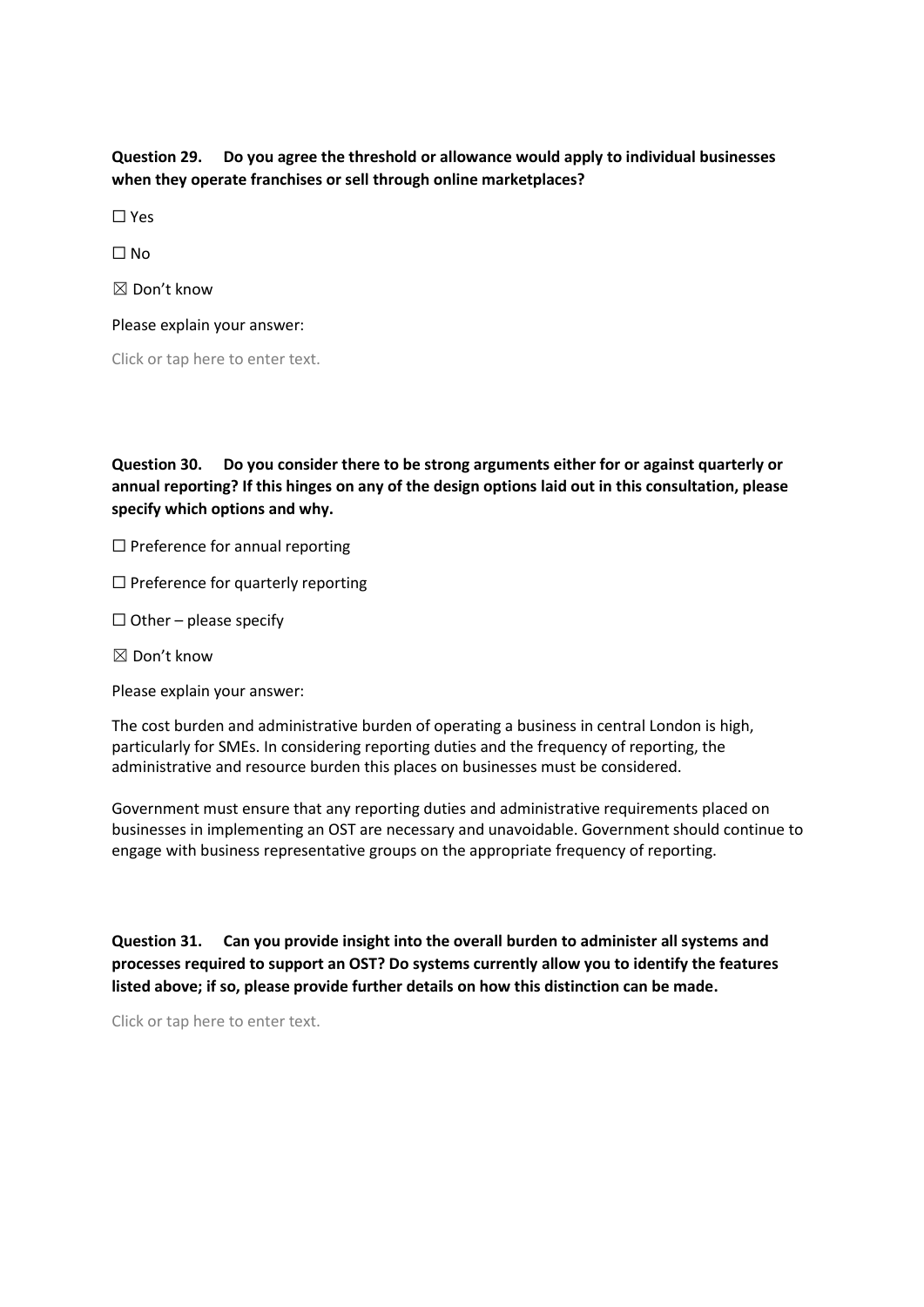## **Chapter 4: Impacts**

# **Question 32. On balance, what would the impact be of an OST with business rates reductions on the scale described above, including on retailers that operate both online and offline?**

Business rates are a major outgoing cost for central London businesses. The temporary business rates relief provided during the pandemic provided a much-needed lifeline for many businesses, but this is due to end in 2023.

Reducing the burden of business rates on these businesses and balancing the tax burden between high street and online retailers would be welcome. This could help to drive the economic recovery and growth of high streets and town centres in central London and across the UK. As online retail sales grow as a portion of total retail sales, an OST would increase funding for high streets and town centres to adapt to a digital world. An OST could therefore help create a 'fairer' system of tax obligation between brick-and-mortar retailers and those who sell mainly online.

However, care must be taken to ensure that businesses which operate both online and in person are not unfairly hit. Without sufficient consideration and protections for businesses, this risks them paying an additional tax to reduce another with no net gain but with increased administrative costs.

Consideration must also be given to the design of the OST to minimise pass through to consumers at a time when there are significant pressures on the cost of living. The median pass-through rate for the retail sector is 72% (Oxford Economics, 2020). Adequate protections must be put in place to protect the consumer.

To deliver maximum impact, CLF recommends using revenue raised from an OST to fund a reduction in the business rates multiplier. This would provide meaningful relief for high street retailers without introducing additional complexity and fragmentation in the business rates system via additional grants or reliefs.

Introduction of an OST, whilst beneficial in rebalancing the tax burden, would not effectively resolve the systemic challenges in the business rates system, only funding a small relief for the retail sector. It is important that central government builds on this to deliver fundamental reform to the business rates system alongside introducing an OST. This reform should focus on creating a fairer system for businesses, provide stability and certainty for local authorities, incentivise growth and reduce complexity in the system.

In addition to the policy changes outlined in the Fundamental Review of Business Rates final report government should pursue reform to the rateable value of warehouses, annual revaluations, address avoidance schemes, and further streamline the appeals process to create a modern, progressive tax system.

Further, consideration must be given to the impact on local government finance. As grant funding for local government has reduced, local authorities have become increasingly reliant on local taxation as the primary source of revenue. Revenue raised through an OST could be an important part of supporting sustainability of local government finance and diversifying income streams, as well as recognising our role as local place-makers. Our preferred model would be to include some form of local retention from the OST. Local authorities are well placed to effectively spend a proportion of an OST.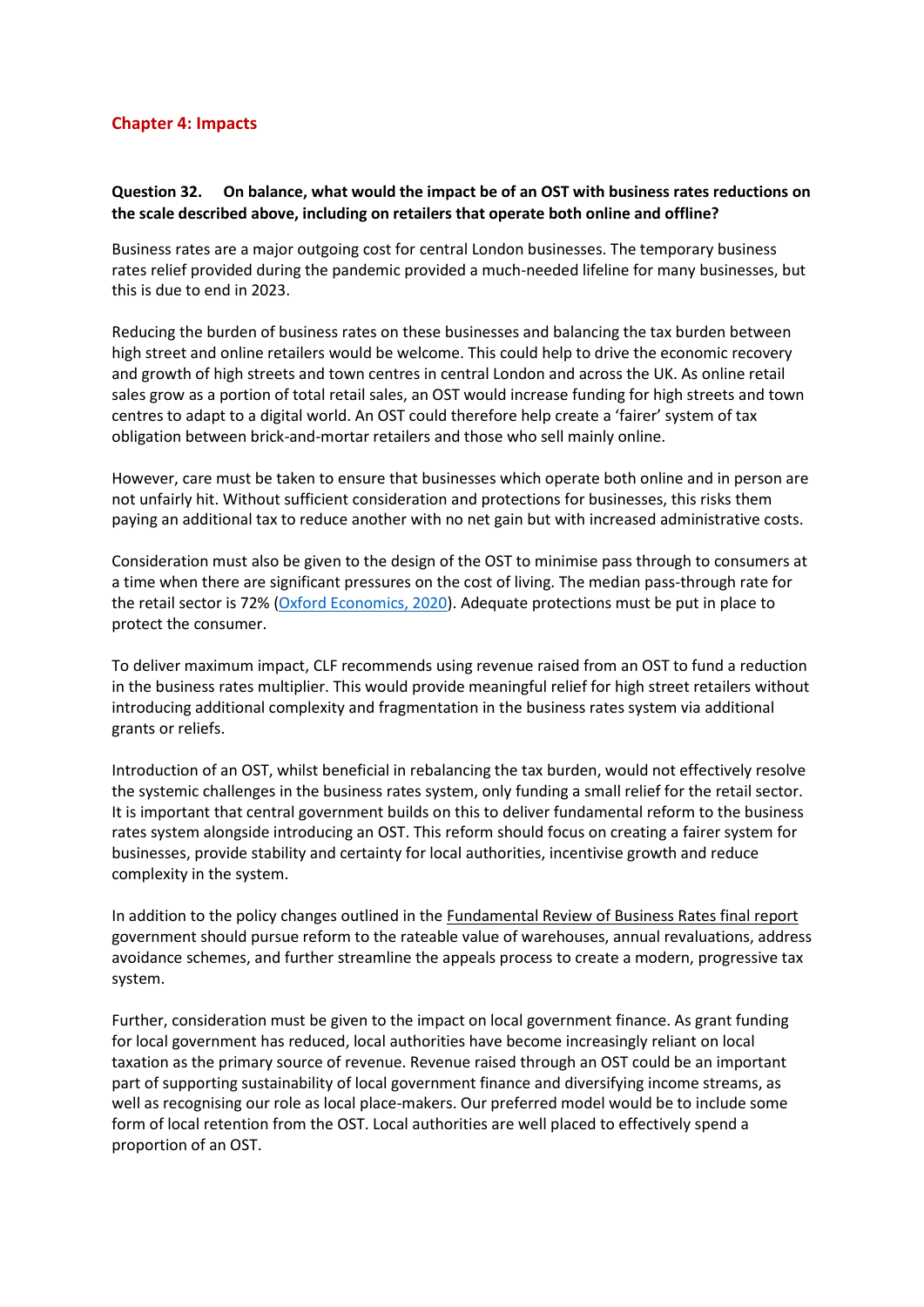However, if revenue raised from an OST were collected and retained centrally and used to fund a reduction in business rates this would represent a significant risk to local authorities in central London. Local government must not lose out financially from implementation of an OST.

Without local retention, local government must be compensated for any lost income from business rates. Without this compensation, a reduction in funding from business rates will mean that there will be less support for businesses, high streets and local regeneration which is essential for economic recovery and levelling up in central London.

**Recommendation:** Use revenue raised from an OST to fund business rates reductions for the retail sector through a reduction in the multiplier.

**Recommendation:** If an OST is implemented, this should be alongside further fundamental reform to business rates, developed in partnership with local authorities and businesses.

**Recommendation:** Local government should not lose out financially in the short or long term through the implementation of an OST and any subsequent reduction in business rates for the retail sector.

# **Question 33. Do the potential revenues from such a tax justify the additional administration that it would require of businesses, as well as the design complexities detailed in the previous sections?**

☐ Yes

 $\Box$  No

☒ Don't know

Please explain your answer:

Introducing an OST offers the opportunity to rebalance the burden of taxation between bricks and mortar businesses and support the recovery and sustainability of high streets and town centres. While central London local authorities are supportive of introducing an OST, implementing an additional tax must be equitable, proportionate and benefit the economy. The design and administration of an OST must also meet the intended aim of raising sufficient revenue to fund a reduction in business rates for the bricks-and-mortar retail sector. In considering implementation of an OST, the administrative burden and additional duties this places on businesses must be kept to a minimum. Government must also consider how an OST aligns with existing taxes on businesses including corporation tax, VAT and the digital services tax. Reporting and administrative requirements for an OST should be aligned as much as possible with existing taxes, and attempt to use the same, if not similar reporting mechanisms, systems and requirements. Alongside this, if implemented government should be as transparent as possible with businesses, engaging early on to notify businesses of changes in reporting and any additional duties.

# **Question 34. To what extend do you think an OST would impact innovation, efficiency and productivity?**

The outcome and impact of a potential OST is difficult to determine given the broad scope of this consultation and the number of variables to consider in the design and scope of an OST. However,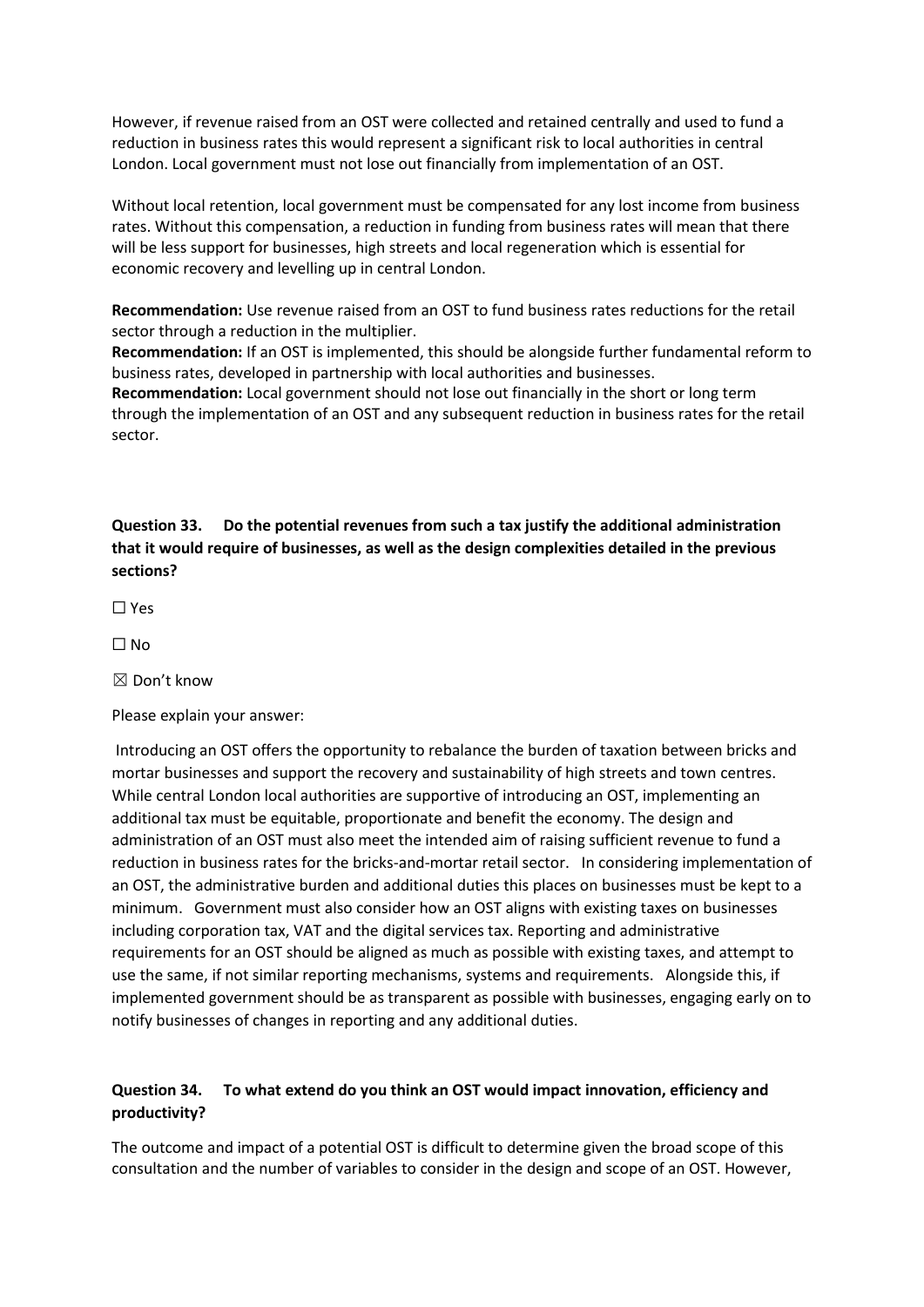the introduction of any new tax will have some impact on innovation, productivity and efficiency, given that there is new regulation being placed on online businesses. It is the design and scope of the tax that will determine the extent of this impact, and the measures put in place to mitigate this.

The retail sector is an important part of London's economy, accounting for 7.4% of jobs in the capital in 2019 (GLA, 2021). Retail shops are a central feature of the Central Activities Zone (CAZ), town centres and high streets across the capital. However, the sector faces significant challenges, brought about by increased demand for use of land for residential purposes, increased online sales, rising costs of employment, and changes from business rates revaluations. The pandemic, greater hybrid working and a reduction in international tourism has accelerated and exacerbated these challenges.

There is the potential that an OST will assist in the rebalancing of the tax burden between online and in-person retail, allowing for a lower business rates tax burden. London currently collects a significant proportion of the UK's business rates, which may have a cooling effect on small and innovative businesses able to locate in relevant economic clusters. Lower business rates may encourage more start-ups within central London and could lead to greater agglomeration effects in the capital.

Conversely, there is a risk that regulation and tax of online sales is designed to suit a particular business model, preventing the emergence of newer online models better adapted to the development of the internet, for example new, innovative SMEs.

## **Question 35. To what extend do you believe that an OST would impact consumers' behaviour in favour of in-store retail?**

At present, the business taxation significantly favours online retailers compared to bricks and mortar retailers. Business rates represent a significant cost for many bricks and mortar retailers and other high street and town centre businesses. This is particularly the case in central London given the high rateable values.

An OST offers the opportunity to level the playing field, reducing costs for city centre retailers, and enabling them to compete with online retailers. This could help support healthier and more sustainable high streets and town centres.

Research suggests there is a direct relationship between taxation of online sales and consumers' shopping behaviour. This is particularly the case among businesses which operate both online and in person. When online tax rates are below or equal to that of offline retail, the additional costs of operating offline retail led to an increased focus on offline retail as a 'showroom' marketing goods that are more frequently purchased online. By contrast, when tax of online goods increases relative to in-person retail, in-store retail stores there is less focus on a 'showroom' and more focus on sales (Zhang and Choi, 2020).

## **Question 36. How do you expect online retail to evolve in the coming decade and how should an OST take account of these?**

The digital sphere has become an integral part of the everyday life, fundamentally altering the way businesses operate, and the way people consume. Rapid advances in digital technology and changes in consumption patterns require policy makers to adapt.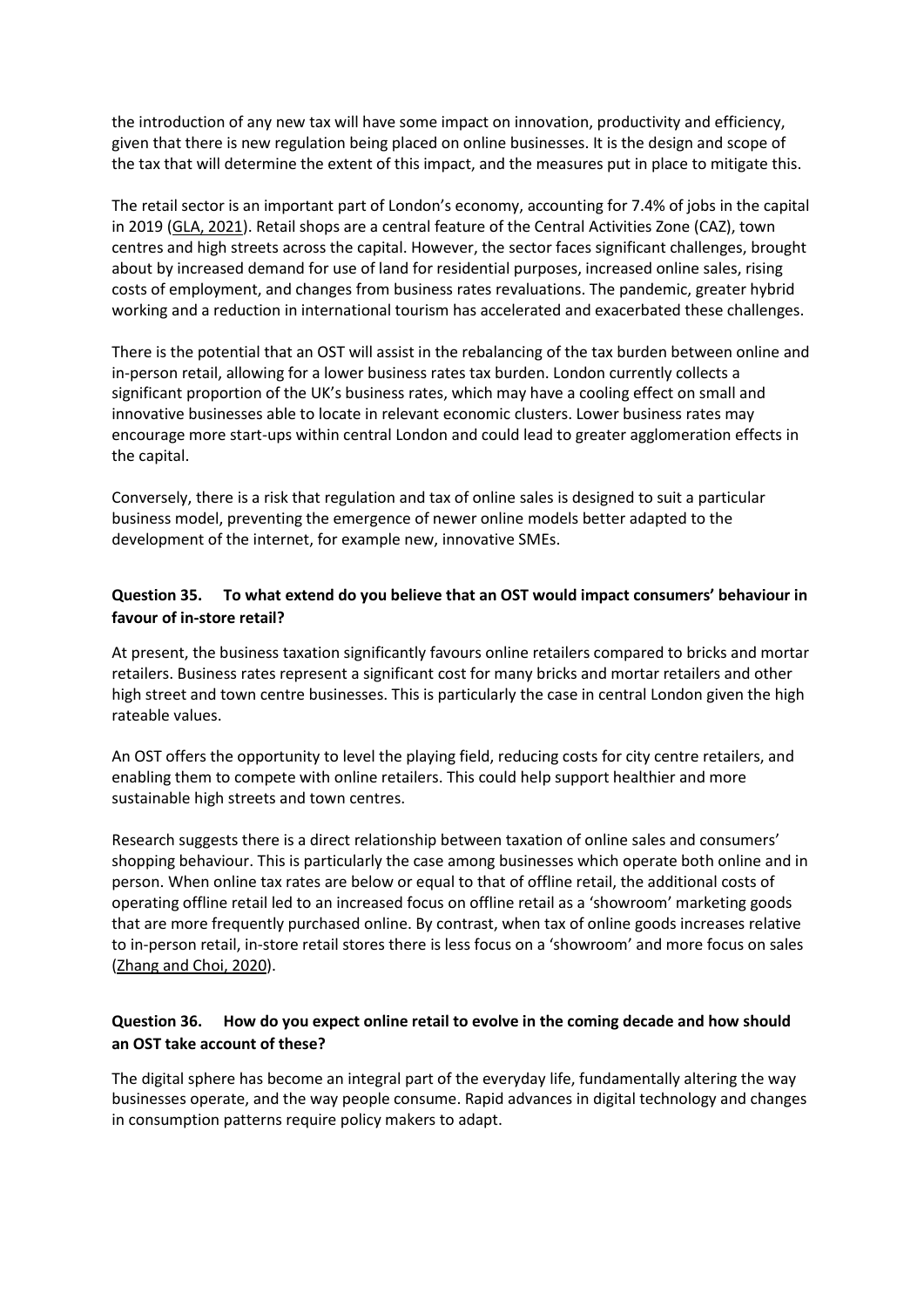Online retail has seen a steady growth in volume since 2015 with overall revenue from online sales reaching £84bn in 2019, making up 19% of sales in 2019 (ONS, 2020). This steady growth has reflected both an overall growth in retail sales over this period as well as an increased proportion of total retail sales taking place online.

In the coming years, further advances in digital technology are likely to continue to transform the sector. This could include:

- Greater use of virtual reality tools to provide consumers with a more immersive experience;
- Greater use of artificial intelligence tools to market products to consumers;
- Greater use of autonomous vehicles for delivery.

It is crucial therefore that the OST is progressive and can adapt to the fast-paced technological change in the online retail sector. This includes having adequate measures in place to continue to protect against avoidance schemes.

**Question 37. What is the evidence for the degree of pass-through of the cost of an OST to consumers? To what extent will this vary depending on the type and value of the goods sold?**

Click or tap here to enter text.

**Question 38. Do you have any data which would support the Government in making an assessment of the incidence of the tax or its distributional impacts?**

Click or tap here to enter text.

**Question 39. In your assessment, what would be the distributional impact of an OST? Are there particular groups who are likely to be worse affected than others? How would this change if an OST were applied as a flat-fee per transaction (or some other similar metric) versus a percentage of firms' revenue from online sales?**

With the potential pass through of the OST to consumers, this could affect consumers which spend a greater proportion of their income on discretionary good and services and those who live further from a high street or shopping centre.

An OST could also impact individuals with reduced mobility. Elderly and disabled people are becoming increasingly reliant on online shopping to purchase essentials. The proportion of disabled people shopping online has increased from 56% in 2015 to 73% in 2019 to 81% in 2020 (Oxford Economics, 2021).

An OST could potentially have a greater impact on lower income households, at a time when the cost of living has increased significantly. Modelling looking at internet expenditure as a share of total expenditure by discretionary income suggests that households in the lowest income decile would suffer the greatest relative welfare loss (Oxford Economics, 2021).

A flat-fee approach is potentially more regressive and more likely to lead to pass-through to the consumer, thereby increasing the distributional impact.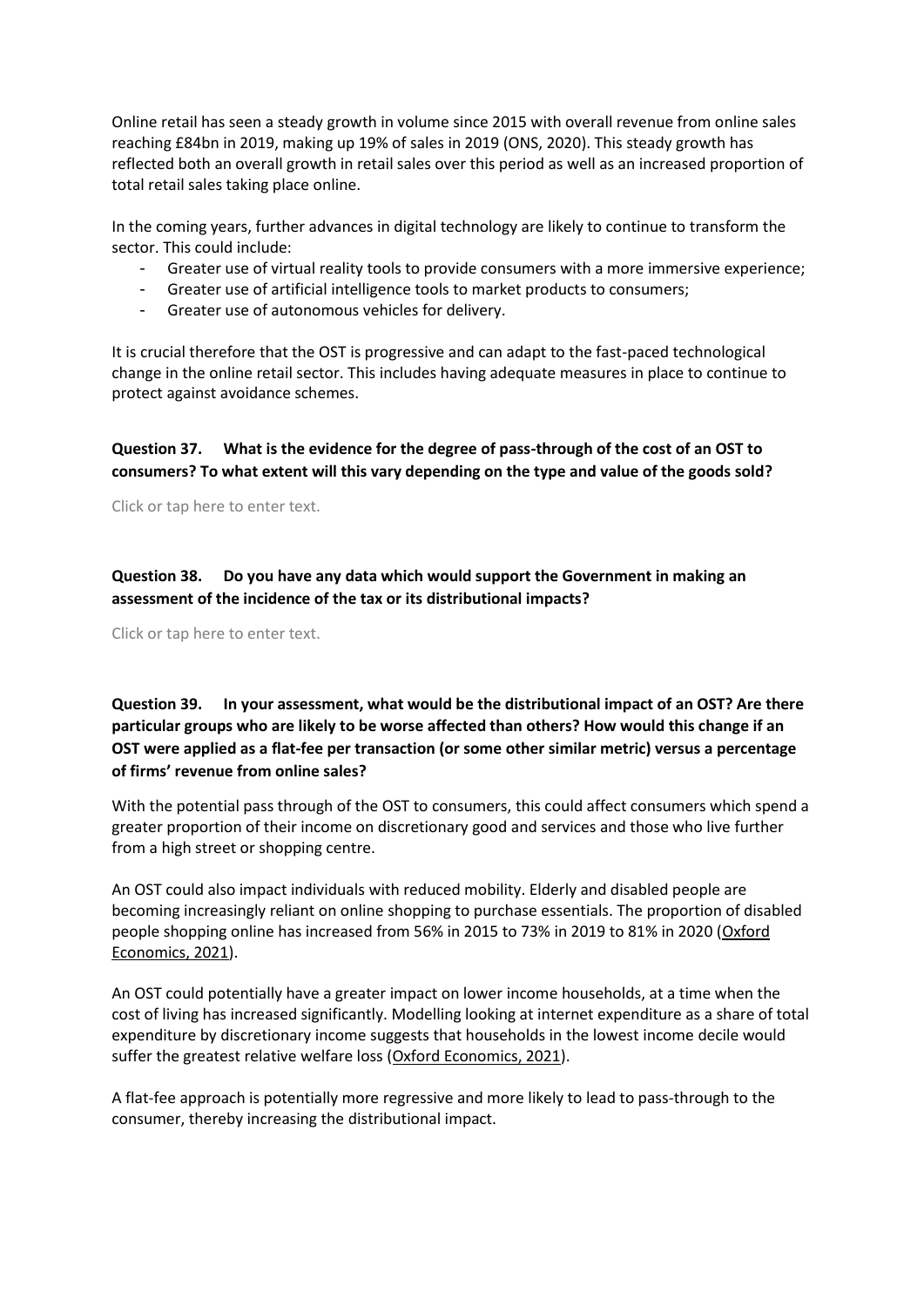We would expect a full equality impact assessment to be undertaken prior to an OST being established.

## **Question 40. What environmental impact might an OST have? How would its design affect an OST's environmental impact?**

Central London local authorities are committed to achieving net zero and supporting a green recovery.

The growth of online retail has led to a significant increase in the number of delivery vans on the road in London - contributing to localised air pollution, congestion and greenhouse gas emissions. The greenhouse gas emissions of online purchases are 0.18kg CO2eq/item compared to 0.10 kg CO2eq/item for traditional retailing. In other words, on a per-item basis, the environmental impact of online purchases was approximately twice as high as traditional retail (Oxford Economics, 2020).

The carbon footprint of the final stage of a product's journey to a customer's home is up to seven times higher for "drop shipping" (home-delivery by local retailers but where the items are shipped directly from the suppliers) and retailers using parcel companies compared to conventional retail (Oxford Economics, 2020).

It is difficult to determine how introduction of an OST would further impact on the environment in central London. However, CLF is supportive of exploring introducing a local Green Delivery Levy (GDL) to sit alongside the OST. Similar to the plans explored by the Department for Transport (Times, 2020), the GDL could be a small charge levied on online deliveries. Zero emissions vehicles could be exempted to encourage the use of sustainable vehicles.

**Recommendation**: Work with CLF and Central London local authorities to explore the potential of a Green Delivery Levy in central London.